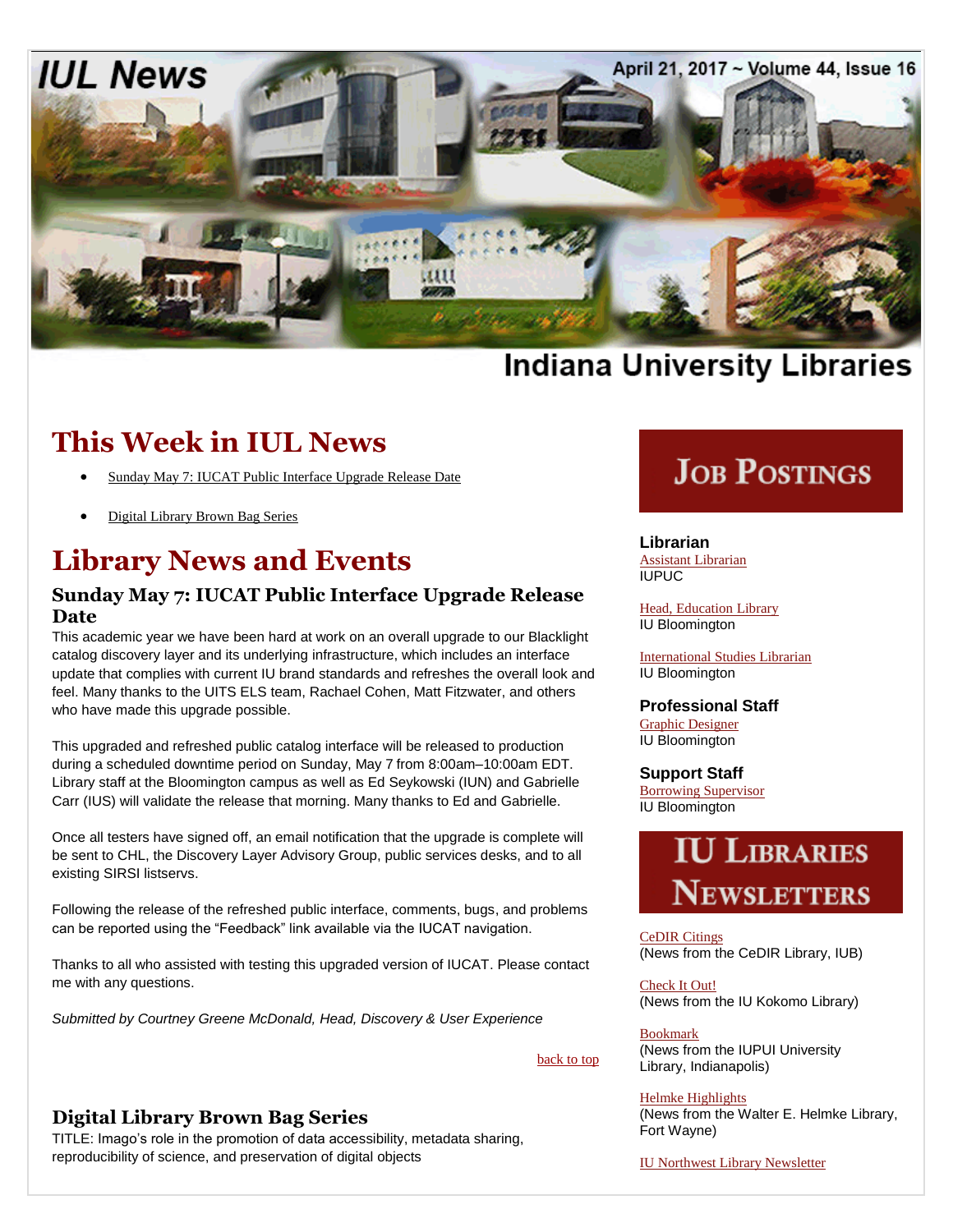PRESENTER: Jennifer Laherty, Head of Sciences, Libraries; Gary Motz, Center for Biological Research Collections; and Wen Ng, Project Assistant DATE: Wednesday, April 26, 2017 TIME: 12:00pm-1:00pm PLACE: Wells Library, E159 (Hazelbaker Hall) [\\*Save to my Calendar\\*](http://www.indiana.edu/~libpers/LIBNEWS-Calendar/DLBB_4_26.ics)

Watch the presentation here: <http://connect.iu.edu/diglib> (If you are not a registered Connect user, select "Enter as Guest".)

Imago is a prototypic 'next-generation' digital repository that is dynamically linked to the collection management databases supported by a unique partnership between the IU Libraries and the Center for Biological Research Collections. Imago is the next stage in the metamorphosis of research data that are currently housed, in the form of physical collection objects, in the collections of the Indiana University Herbarium, the Indiana University Paleontology Collection, and the William R. Adams Zooarchaeology Lab. By taking advantage of dynamic cyberinfrastructure, high-throughput digitization workflows are enabled to build preservation-quality digital research products (3D scans, scanned 35 mm film, specimen photographs etc.), robust metadata integration, and robust linkages to propagate changes in taxonomy, georeferencing, or other augmentations to the existing metadata. Imago also greatly facilitates the discoverability of …[Read the full abstract here: [https://libraries.indiana.edu/imago%E2%80%99s-role-promotion-data](https://libraries.indiana.edu/imago%E2%80%99s-role-promotion-data-accessibility-metadata-sharing-reproducibility-science-and-preservation)[accessibility-metadata-sharing-reproducibility-science-and-preservation](https://libraries.indiana.edu/imago%E2%80%99s-role-promotion-data-accessibility-metadata-sharing-reproducibility-science-and-preservation)]

You can also follow and contribute to the presentation and discussion on twitter: #dlbb.

The Digital Library Brown Bag series is held Wednesdays in the Herman B Wells Library from 12:00pm-1:00pm EST. The complete schedule, including abstracts, is available at: <http://libraries.indiana.edu/digital-library-brown-bag-series>.

To receive a reminder and an abstract for each presentation, send an email to [iulist@iulist.indiana.edu](mailto:iulist@iulist.indiana.edu) with the message body: sub dl-brownbag-l Your Full Name

For full Scholars' Commons workshop schedule, please visit [www.libraries.indiana.edu/workshops](http://www.libraries.indiana.edu/workshops)

*Submitted by Nick Homenda, Digital Initiatives Librarian*

back to top

(News from the Indiana University Northwest Library, Gary)

#### [IU South Bend Libraries News](https://www.iusb.edu/library/about/newsevents/newsletter/)

(News from the Franklin D. Schurz Library, South Bend)

#### [News and Views](http://mckinneylaw.iu.edu/library/library-news/index.html)

(News from the Indiana University Robert H. McKinney School of Law, Indianapolis)

#### [The Red Journal](http://eepurl.com/beUgND)

(News from the Ruth Lilly Medical Library, IUPUI)

# **IU LIBRARIES BLOGS**

**[Blackgrooves](http://www.blackgrooves.org/)** (Archives of African American Music and Culture, IUB)

[Blogging Hoosier History](https://blogs.libraries.indiana.edu/iubarchives/) (IU Archives and Records Management)

[Center for Disability Information & Referral](http://cedir.blogspot.com/) (IUB)

[GLBT Library Blog](https://blogs.libraries.indiana.edu/glbtlibrary/) (IUB)

[Herron Art Library Blog](http://herronartlibrary.blogspot.com/) (Herron Art Library, IUPUI)

[IT Training Tips](http://ittrainingtips.iu.edu/) (University IT Services)

[IU Library East Blog](http://iue.edu/blogs/library/2014/06/02/education-questions/) (IU East)

[IUL Preservation Blog](https://blogs.libraries.indiana.edu/craiglab/) (E. Lingle Craig Preservation Lab, IUB)

[IUPUI Center for Digital Scholarship](http://ulib.iupui.edu/digitalscholarship) (IUPUI University Library Center for Digital Scholarship)

[Lilly Library News and](http://www.indiana.edu/~liblilly/blog/) Notes (IUB)

[Media Beat](https://blogs.libraries.indiana.edu/mediabeat/) (Media Reserve Services, IUB)

[Medical Library News](http://library.medicine.iu.edu/blogs/library-news-blog) (Ruth Lilly Medical Library, IUPUI)

[Moving Image Archive](https://blogs.libraries.indiana.edu/filmarch/) (IUB)

[reDUX](https://blogs.libraries.indiana.edu/redux/) (Discovery & Research Services Department, IUB)

[RLLL Blog](http://www.rlllblog.com/) (Ruth Lilly Law Library, IUPUI)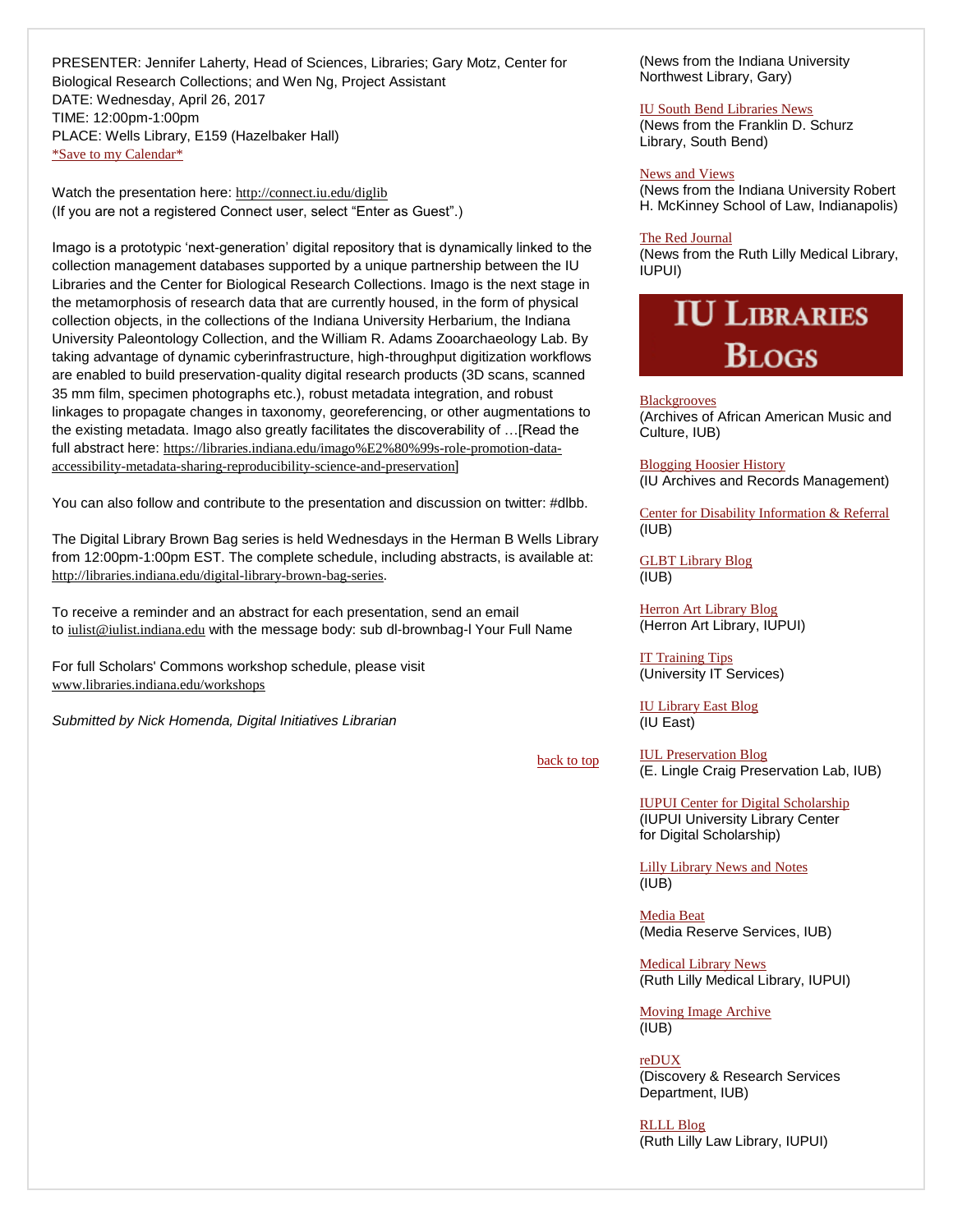[Schurz Library News](https://www.iusb.edu/library/blog/) (IUSB)

[Wells Reference Blog](https://blogs.libraries.indiana.edu/ref/) (IUB)

[Wylie House Museum Blog](https://blogs.libraries.indiana.edu/wyliehouse/)  $(IUB)$ 

# **OTHER RESOURCES**

IU Libraries **[Twitter](https://twitter.com/iulibraries?ref_src=twsrc%5Egoogle%7Ctwcamp%5Eserp%7Ctwgr%5Eauthor)** [Facebook Page](http://www.facebook.com/pages/IU-Libraries/237699996274633)

Franklin D. Schurz Library, IUSB **[Twitter](https://twitter.com/SchurzLibrary)** [Facebook Page](http://www.facebook.com/home.php#%21/pages/South-Bend-IN/Franklin-D-Schurz-Library/115268695119)

HathiTrust Digital Library [Monthly Newsletters](http://www.hathitrust.org/updates)

Herman B Wells Library, IUB [Flicker](http://www.flickr.com/photos/wellslibrary/) [Facebook Page](http://www.facebook.com/hermanbwells)

IU East Campus Library [Facebook Page](http://www.facebook.com/iuelibrary)

IU Northwest Campus Library **[Twitter](https://twitter.com/SchurzLibrary)** [Facebook Page](https://www.facebook.com/iunlibrary)

IUPUI University Library Center for Digital Scholarship **[Twitter](https://twitter.com/IUPUIDigSchol)** 

Maurer Law Library, IUB **[Twitter](https://twitter.com/IUMaurerLawLib)**  [Facebook Page](https://www.facebook.com/Indiana-University-Maurer-School-of-Law-351672842904/) **[Pinterest](http://pinterest.com/iumaurerlawlib/)** 

Ruth Lilly Medical Library, IUPUI **[Twitter](http://twitter.com/iusmlib)** [Facebook Page](https://www.facebook.com/iusmlib)

Ruth Lilly Special Collections and Archives, IUPUI University Library **[Twitter](https://twitter.com/iupui_speccoll)** [Facebook Page](http://www.facebook.com/?ref=home#%21/pages/Ruth-Lilly-Special-Collections-and-Archives/84207421283?v=wall)

Walter E. Helmke Library, IPFW **[Twitter](http://twitter.com/ipfwlibrary)** [Facebook Page](https://www.facebook.com/IPFWlibrary)

William and Gayle Cook Music Library **[Twitter](https://twitter.com/iumuslib)** [Facebook Page](https://www.facebook.com/pages/William-and-Gayle-Cook-Music-Library/76003895927?ref=aymt_homepage_panel)

Wylie House Museum, IUB [Facebook Page](http://www.facebook.com/pages/Wylie-House-Museum-Indiana-University/135928313105044)

University Library, IUPUI